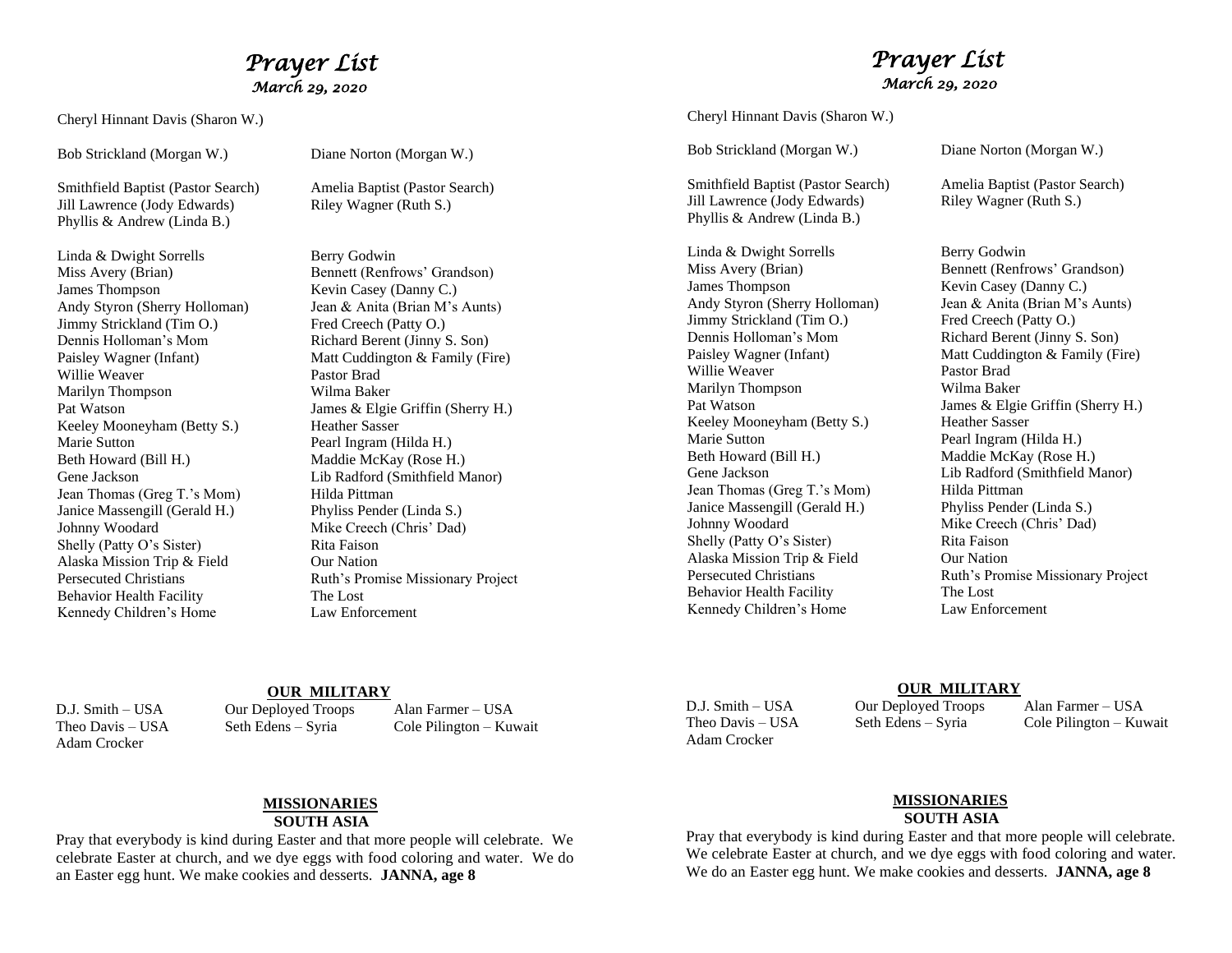

## How to Access Online Giving

- 1. Go to our website at [www.pinelevelmbc.org](http://www.pinelevelmbc.org/)
- 2. On the Home Page, find the green "Give Now" button bar and click on it. You may also select the word "**GIVING**" from the menu of choices at the top of the page.
- 3. On the GIVING page, enter the amount you would like to give and the fund you are specifying. "**General Fund**" is shown as the default fund. Just click on "**General Fund**" and a list of funds will be available to select. If you would like to split your gift between two or more funds, select "**+ Another Fund**." A second line will appear. Again, click on "**General Fund**" to see the list of other funds available.
- 4. Below that select if this is a one-time gift or a multiple gift.
- 5. Select the date of your gift by clicking on "**today**." A calendar will pop up and allow you to choose a date.
- 6. When you are satisfied with your choices, click "**Continue**."
- 7. On the next page enter Credit, Debit or Bank account information. Then add your name and address and card expiration information. You may choose to save this information for another time if you wish. You also have the option to contribute to the cost of processing in your gift.
- 8. When all is filled out and you are ready, click on the turquois **GIVE button** on the bottom right of the page. The amount will be added to the **Give Button. Congratulations! You've just completed an online gift to PLMBC!**

### **Text to Give from Your Mobile Phone** Simply text **PLMBC** to **73256**

You will be then be prompted to add your giving amount and information.



# How to Access Online Giving

- 1. Go to our website at [www.pinelevelmbc.org](http://www.pinelevelmbc.org/)
- 2. On the Home Page, find the green "Give Now" button bar and click on it. You may also select the word "**GIVING**" from the menu of choices at the top of the page.
- 3. On the GIVING page, enter the amount you would like to give and the fund you are specifying. "**General Fund**" is shown as the default fund. Just click on "**General Fund**" and a list of funds will be available to select. If you would like to split your gift between two or more funds, select "**+ Another Fund**." A second line will appear. Again, click on "**General Fund**" to see the list of other funds available.
- 4. Below that select if this is a one-time gift or a multiple gift.
- 5. Select the date of your gift by clicking on "**today**." A calendar will pop up and allow you to choose a date.
- 6. When you are satisfied with your choices, click "**Continue**."
- 7. On the next page enter Credit, Debit or Bank account information. Then add your name and address and card expiration information. You may choose to save this information for another time if you wish. You also have the option to contribute to the cost of processing in your gift.
- 8. When all is filled out and you are ready, click on the turquois **GIVE button** on the bottom right of the page. The amount will be added to the **Give Button. Congratulations! You've just completed an online gift to PLMBC!**

## **Text to Give from Your Mobile Phone**

Simply text **PLMBC** to **73256** You will be then be prompted to add your giving amount and information.